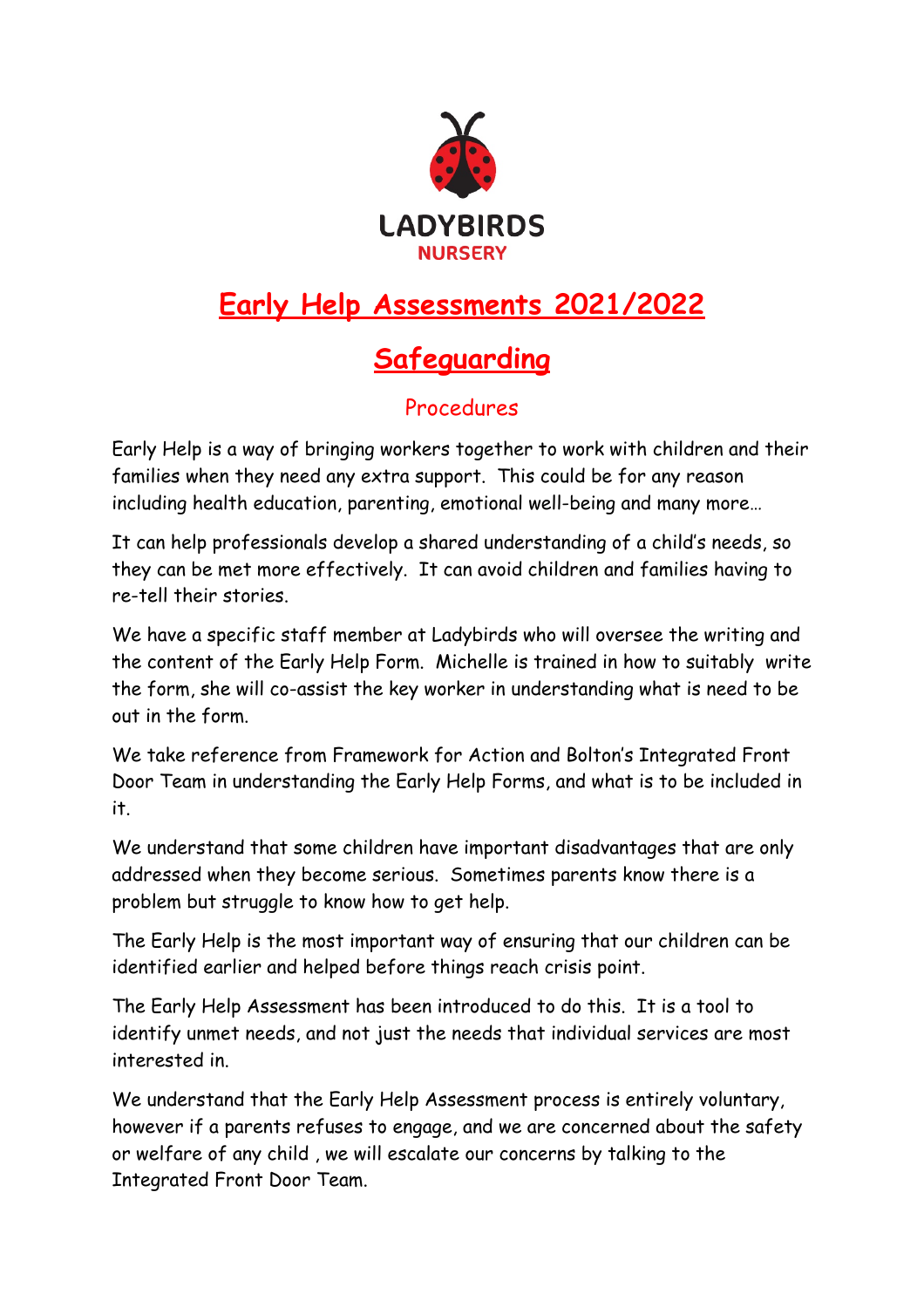## Applying Local Thresholds

The descriptors have been developed to assist the practitioner in making decisions about the thresholds for help and support available to children and families. The descriptors are not exhaustive, nor are they meant to be used as a checklist. We recognise that family life is complex and multi-faceted.

Practitioners should use their skills, knowledge and experience of child development as well as their understanding of the impact of parental behaviours to ensure the appropriate level of help is provided.

We have a good understanding of the child and their family, as well as using our professional judgement this will remain essential when determining the appropriate threshold.

The descriptors can be applied to any child regardless of their age, gender, ethnicity, disability etc..

#### Universal:

All children access universal services, including health, education, leisure and youth services. The vast majority of children will only need access to this level of help to grow and develop safely and healthy.

Universal is…I am thriving, my needs are constantly met as my family or the universal services I access keep me safe, promote my welfare and achieve my potential.

#### Preventative:

Children, including with special needs or disabilities, who need some extra help. This help is accessed from universal services but will not be routinely provided to all children. Families or the child themselves will usually access this directly from the universal service, or a universal service may identify and work with the child and the family to provide the help.

It is important that the help offered is underpinned by assessment and the effectiveness of the help is evaluated.

Preventative is: I need some extra help from those already helping to keep me safe, promote my welfare and help me achieve my potential.

## Early Help: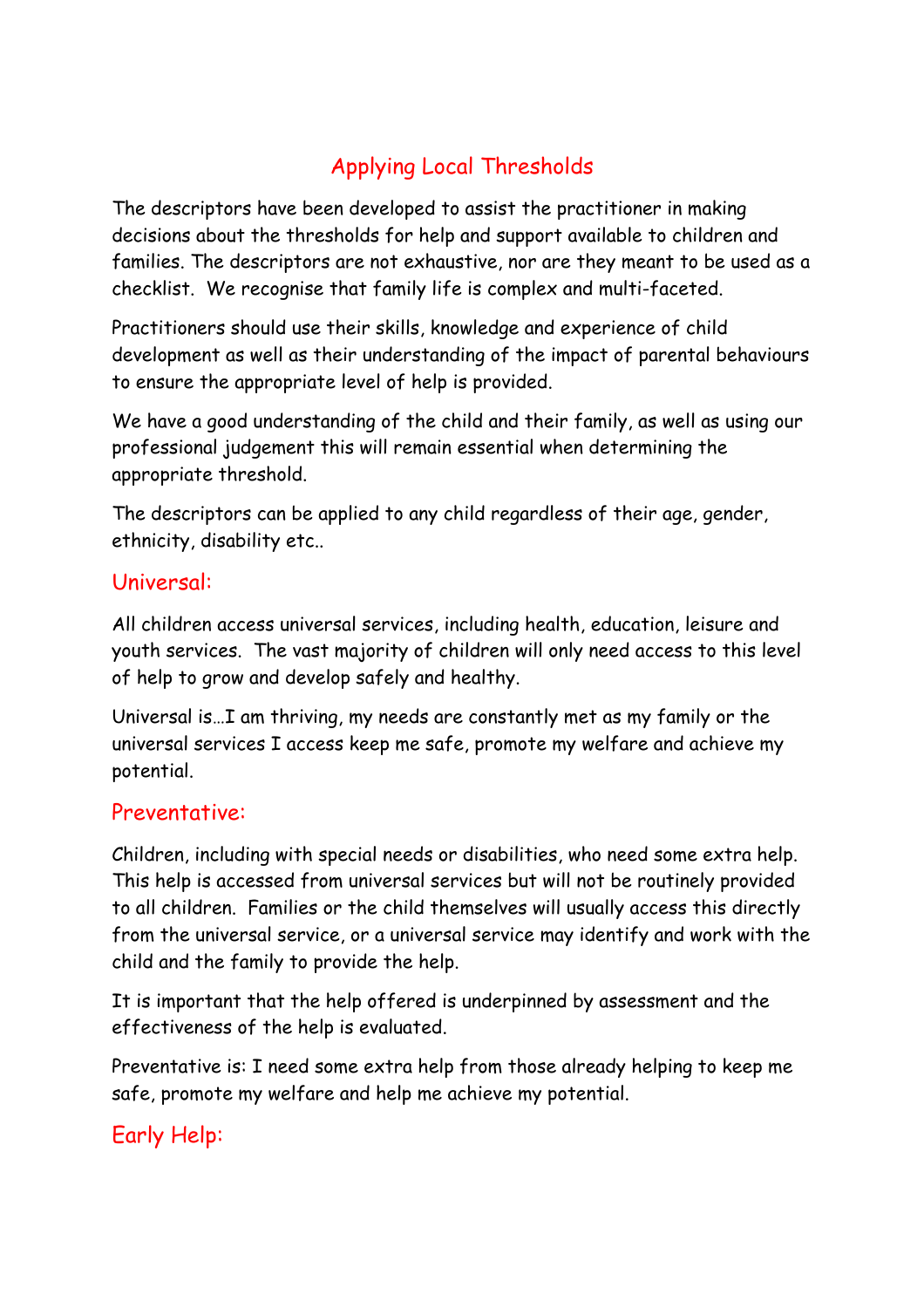Children, including those with special educational needs or disabilities or families who need co-ordinated help from a range of services. Elements of this help will be accessed from universal services or from more targeted services to meet the child's needs.

It is important that help offered is underpinned by an Early Help Assessment and Plan that takes account of the child's family and community environment. A lead professional should be agreed and the effectiveness of the Early Help plan regularly.

Early Help is: I or my family need co-ordinated help to provide my welfare and achieve my potential.

## Targeted Help:

Children, including those with special educational needs or disabilities, or families who have complex needs and co-ordinated help from a range of services is needed. While elements of help will continue to be accessed from universal services, involvement from the Local Authority targeted help service may be needed.

Before accessing this help, the majority of children should have an existing Early Help Assessment Plan and an identified Lead Professional. The targeted help offer will continue to be underpinned by the Early Help Assessment and Plan and its effectiveness regularly reviewed.

Targeted Early Help is: I or my family have complex needs and need different services to work together to keep me safe, promote my welfare and help me achieve my potential.

#### Statutory Help:

Children, including those with special educational needs or disabilities, who are unlikely to achieve or maintain a reasonable level of health or development, without statutory help.

Statutory help should also be accessed where there are concerns a child is suffering or likely to suffer significant harm. This risk of harm may come from within the family environment or from outside their families. These extra familial threats might arise at school and other educational establishments, from within peer groups, or more widely from within the wider community and/ or online.

The lead professional will be a qualified social worker and all help and support will be underpinned by a child and family assessment and plan. The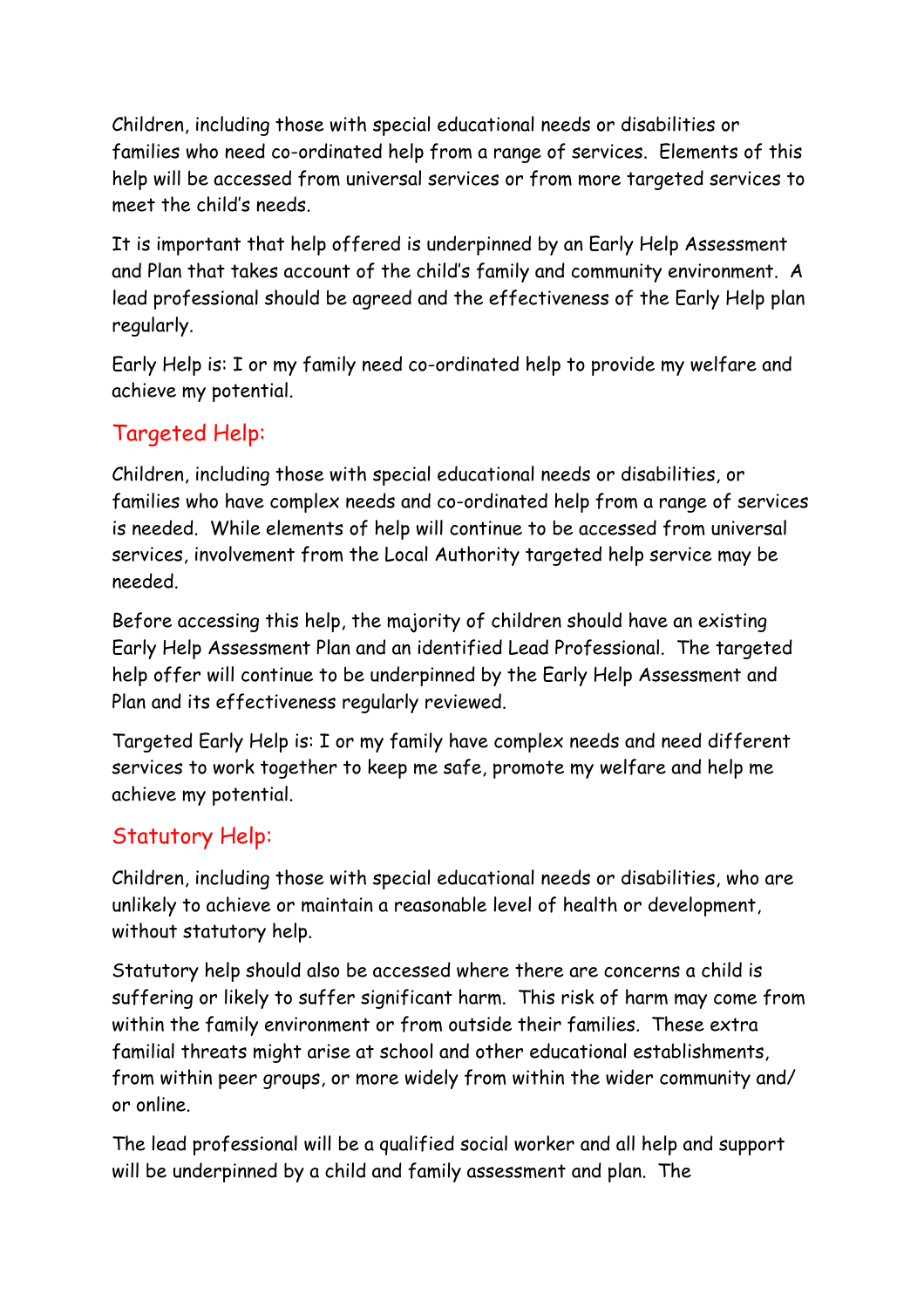effectiveness of the plan should be evaluated within locally agreed or statutory timescales.

Statutory Help is: I am a child in need of being protected from neglect or physical, sexual or emotional abuse. I need help from a social worker to keep me safe, promote my welfare and achieve my potential.

## Completing Assessments

Any staff member with a concern will talk to the designated safeguarding officers (Gill and Zoe) and Lead Professional on Early Help (Michelle) If we then decide that this is not a safeguarding matter we will follow the following steps:

- Check who else in involved with the child, and whether an Early Help Assessment is already completed.
- We contact the Integrated Working Team 01204 331394 or by e mail at [boltonISA@bolton.gov.uk](mailto:boltonISA@bolton.gov.uk)
- **This will tell us who else is involved with the child and whether or not an** Early Help has already been undertaken.
- $\mathcal{L}_{\text{obs}}$  If there is then we would contact the lead professional. We will discuss the issues and agree whether an Action Meeting is needed or whether t update the Early Help at the next review.
- We will gain consent from parents, carers to undertake the assessment if one is not already in place.
- We will undertake the assessment, we collect information from parents, carers. We will include information gathered from other professionals if necessary. If needed an Action meeting may be called to gather all the information. We understand that the family will be at the centre of this process and should agree what is to be recorded on the Early Help We will identify the strengths as well as the needs, we include useful factual information and professional observations, we avoid putting in our own opinions.
- $\bullet$  We will agree an action plan for any needs that have been identified. This may include actions to be undertaken by the family, or by nursery, or request additional services from another agency. We will try to be specific in what is required.